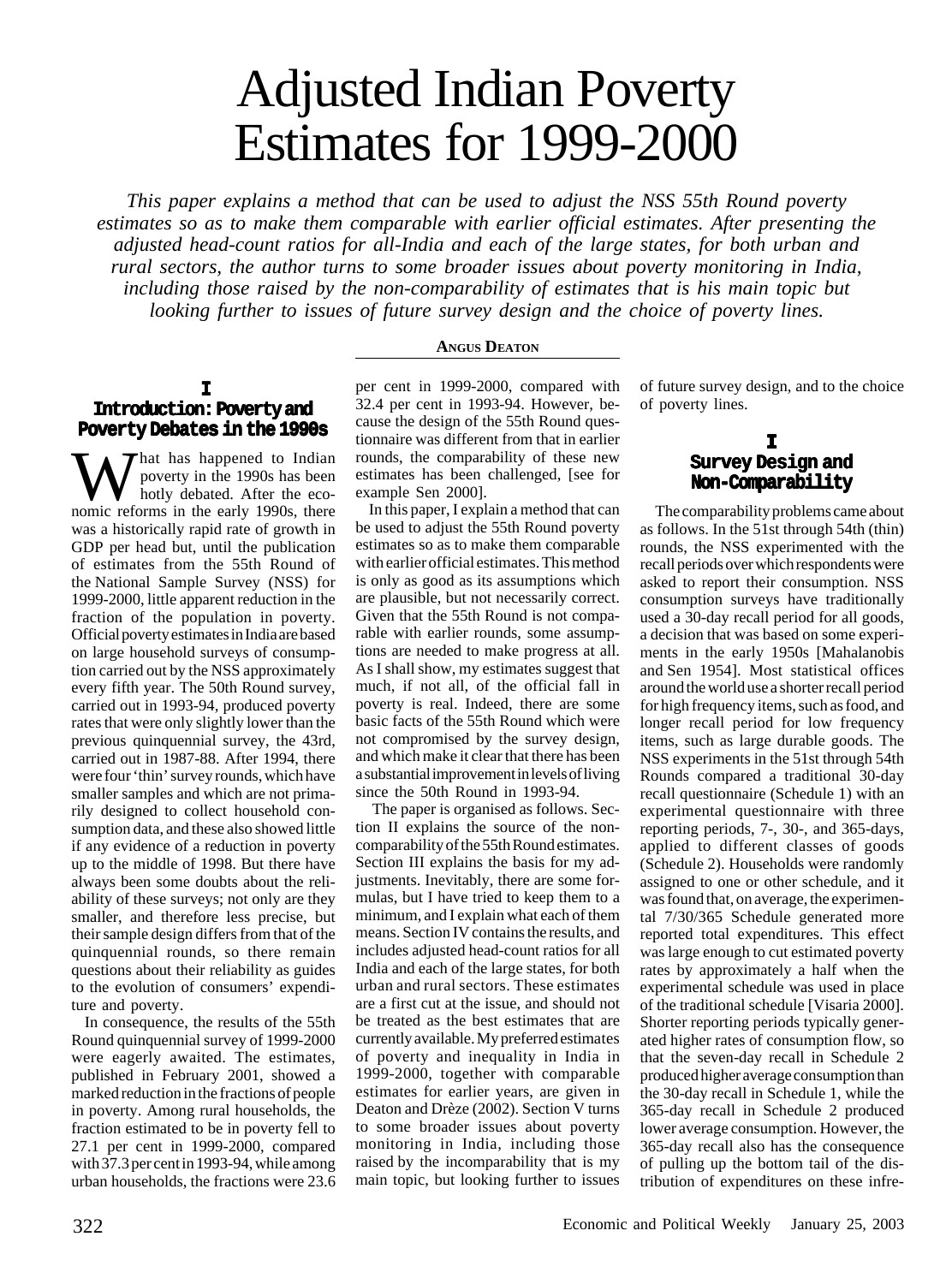quently purchased items, such as durables, clothing, or hospital expenditures, and many fewer Schedule 2 than Schedule 1 households report no purchases of these items over the reporting period.

The 55th Round differed both from earlier rounds and from either of the Schedules in the experimental rounds. For the high frequency items, households were asked to report their expenditures for both recall periods. The questionnaires were printed with the list of goods down the leftmost column, with the next four columns requesting quantities and expenditures over the last seven days and over the last 30 days respectively. Such multiple reporting periods are often used in household expenditure surveys, and may well produce excellent estimates in their own right. But the results are unlikely to be comparable with those from a questionnaire in which only the 30-day questions are used. For example, when they are asked both questions, respondents are effectively being prompted to reconcile the rates of consumption across the two periods. Indeed, there is some evidence that is consistent with this sort of reconciliation. In the 51st through 54th Rounds, where different households were assigned one or other of the two schedules, the ratio of mean per capita expenditure in Schedule 2 to mean per capita expenditure in Schedule1 lay between 1.13 and 1.18 for both urban and rural sectors in all four rounds. Yet in the 55th Round, the ratio of the two measures of per capita expenditure fell to 1.04 among rural and 1.03 among urban households. This was in spite of the fact that the low frequency items were asked only at the 365-day reporting period, which should have reduced the Schedule 1 estimates and further inflated the ratio of the Schedule 2 to Schedule 1 totals.

Although we have no way of knowing exactly what happened, one reasonable hypothesis is that the immediate juxtaposition of the two schedules prompted households to reconcile their two reports, pulling up the rate of consumption at 30 day recall above what it would have been if asked in isolation, and pulling down the rate of consumption at 7-day recall above what it would have been if asked in isolation. If so, the 30-day estimates of consumption from the 55th Round are too high compared with the 30-day estimates of consumption from earlier large rounds, particularly the 50th, and the reduction in poverty is overstated. Given the very large drop in the head-count ratios, this is a plausible story. The 7-day estimates cannot be used to repair the poverty estimates because there are no 7-day estimates from

earlier large rounds. The best that can be done is to compare the 55th with the immediately preceding thin rounds, a procedure that shows an increase in poverty in 1999-2000 compared with the period from mid-1994 through mid-1998.

### **III Adjusting the Poverty Estimates**

This section outlines a procedure for adjusting the poverty estimates from the 55th Round to make them comparable with earlier large rounds, particularly the 50th. Because the new survey does not contain all the information that is needed to make it fully comparable, the method, like any effective procedure, rests on a number of assumptions. I shall provide some evidence to suggest that these assumptions are plausible, but they cannot be fully tested without the information that, if it existed, would obviate the need for them.

The key idea is that there are a group of goods for which the questionnaire is the same across all rounds. There are six broad categories, fuel and light, miscellaneous goods, miscellaneous services, non-institutional medical services, rent, and consumer cesses and taxes. These items have always been asked using the 30-day reporting period. The first four are important items, and expenditures on the first three are reported by virtually all households. Non-institutional medical expenditures are also important on average, with a mean that is comparable in size to expenditures on miscellaneous goods or expenditures on miscellaneous services, but they are incurred by less than half of households over a 30-day period. Taken together, expenditures on the six

broad categories account for more than 20 per cent of all expenditures, and more in urban areas. Total expenditure on these '30-day' goods is also highly correlated with total household expenditure; in the 50th Round, the correlation between the logarithm of total household per capita expenditure and the logarithm of per capita expenditure on these 30-day goods is 0.79 and 0.86 in the rural and urban sectors respectively. I can therefore use expenditures on these comparably surveyed goods to get an idea of trends in total expenditures, and therefore, of trends in poverty.

Rather than estimating per capita expenditure as a first stage and then going on to estimate poverty, I use a more direct procedure. Denote the logarithm of household total expenditure per head by x, and the logarithm of total expenditure per head on 30-day goods by m. The logarithm of the poverty line is written z, and everything is measured in constant price rupees. If the head-count ratio is denoted by P, I can write  $P = F(z)$ , ...(1) where F ( ) is the cumulative distribution function of the logarithm of per capita expenditure (pce). F(z) is simply the fraction of people who live in households with a logarithm of pce less than the logarithm of the poverty line, or just the fraction of people who live in households with pce less than the poverty line.

We are interested in using the amount of m to predict the level of poverty. Consider then the probability of being poor conditional on spending m on 30-day goods,  $F(z|m)$ . I can rewrite equation (1) as

$$
P = \int_{0}^{\infty} F(z|m)g(m)dm = E_{m} [F(z|m)]...(2)
$$

where  $g(m)$  is the density function of the

**Table 1: Headcount Poverty Ratios** (Rural India Per Cent)

|                  | 50th Round |          | 55th Round |          | 55th Round |          |
|------------------|------------|----------|------------|----------|------------|----------|
|                  | Official   | Estimate | Official   | Estimate | Adjusted   | St Error |
| Andhra Pradesh   | 15.9       | 15.9     | 11.1       | 10.5     | 14.9       | 0.64     |
| Assam            | 45.0       | 45.2     | 40.0       | 40.3     | 44.1       | 2.05     |
| Bihar            | 58.2       | 58.0     | 44.3       | 44.0     | 49.2       | 1.18     |
| Gujarat          | 22.2       | 22.2     | 13.2       | 12.4     | 15.4       | 1.17     |
| Haryana          | 28.0       | 28.3     | 8.3        | 7.4      | 12.7       | 1.06     |
| Himachal Pradesh | 30.3       | 30.4     | 7.9        | 7.5      | 18.9       | 1.32     |
| Karnataka        | 29.9       | 30.1     | 17.4       | 19.8     | 25.7       | 1.59     |
| Kerala           | 25.8       | 25.4     | 9.4        | 9.4      | 12.6       | 0.67     |
| Madhya Pradesh   | 40.8       | 40.7     | 37.1       | 37.3     | 36.4       | 1.47     |
| Maharashtra      | 37.9       | 37.9     | 23.7       | 23.2     | 29.2       | 1.43     |
| Orissa           | 49.7       | 49.8     | 48.0       | 47.8     | 47.3       | 1.75     |
| Punjab           | 12.0       | 11.7     | 6.4        | 6.0      | 5.9        | 0.43     |
| Rajasthan        | 26.5       | 26.4     | 13.7       | 13.5     | 19.6       | 1.59     |
| Tamil Nadu       | 32.5       | 33.0     | 20.6       | 20.0     | 19.9       | 1.02     |
| Uttar Pradesh    | 42.3       | 42.3     | 31.2       | 31.1     | 33.7       | 0.86     |
| West Bengal      | 40.8       | 41.2     | 31.9       | 31.7     | 37.1       | 1.50     |
| All–Irdia        | 37.3       | 37.2     | 27.1       | 27.0     | 30.2       | 0.43     |
|                  |            |          |            |          |            |          |

Notes: The 'official' estimates for the 50th and 55th Round are those published in the Planning Commission's These differ from the official numbers because the latter are extrapolated from published tables rather than directly calculated from the data. The last two columns show the adjusted poverty 100 replications of a bootstrap that takes into account the cluster structure of the data, but ignores stratification.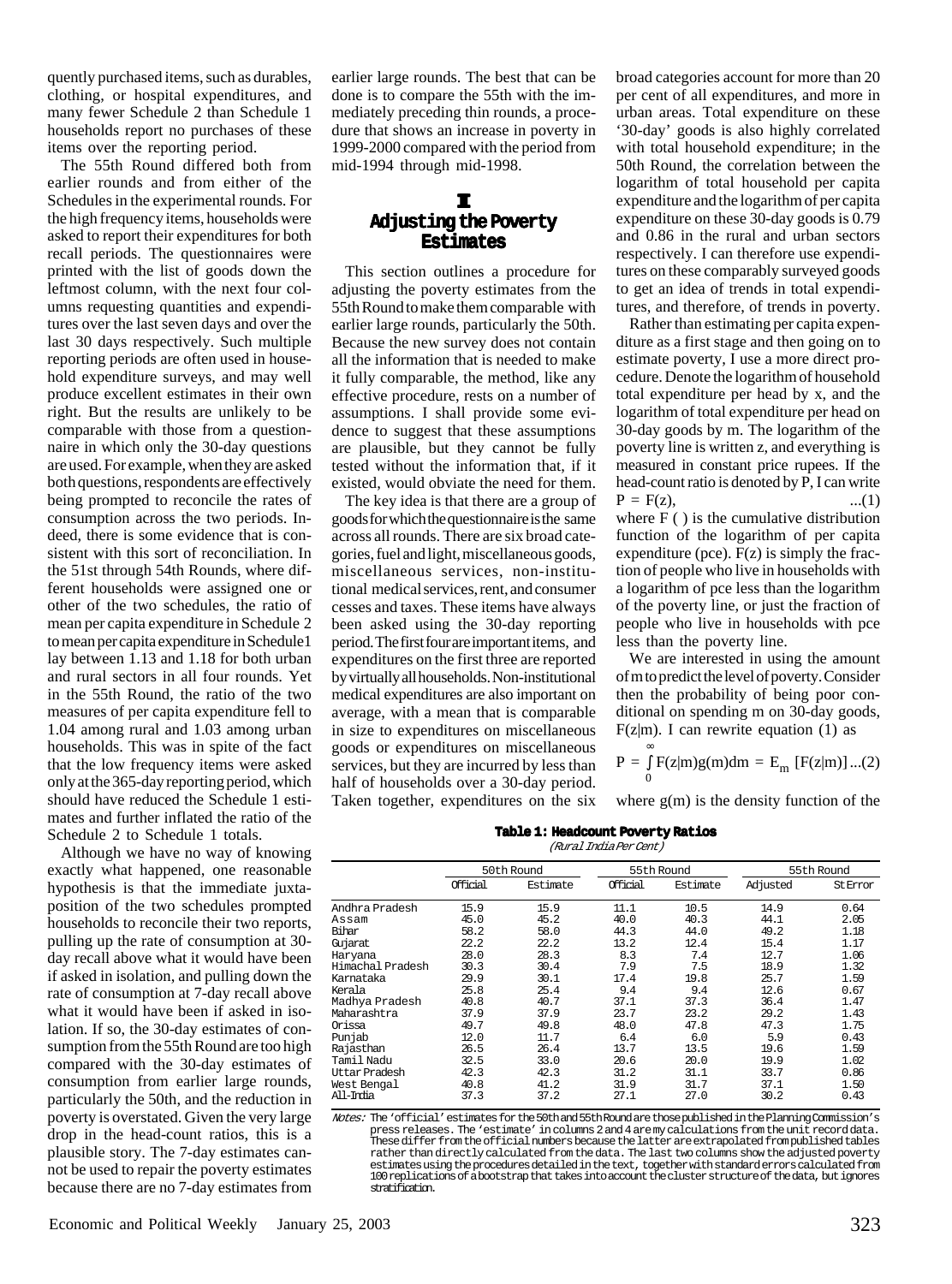logarithm of expenditure on 30-day goods m. Equation (2) invites us to consider what is the probability of being poor overall, given expenditure on 30-day goods. The head-count ratio for the population as a whole is the average of this probability over everyone.

Equation (2) cannot be evaluated using data from the 55th Round any more than can equation (1). However, if there are grounds to suppose that the probability of being poor conditional on m,  $F(z|m)$ , is constant over time, and if the density of m, g(m), is the same in the 55th Round as it would have been with a traditional schedule, then we can use the actual marginal distribution of m from the 55th Round together with the conditional headcount function  $F(z|m)$  from an earlier round to compute corrected head-count estimates. In particular, I use the 50th Round to compute the head-count conditional on m and estimate the 55th Round poverty rate according to

$$
P_{55} = \int_{0}^{\infty} F_{50}(z|m)g_{55}(m)dm =
$$
  

$$
\hat{E}_{m55} \text{ [F}_{50}(z|m)], \qquad ...(3)
$$

where the 'hats' denote estimates, and the subscripts denote the relevant NSS rounds. According to (3), we use the probabilities of being poor given expenditure on 30-day goods, estimated from the 50th Round, and combine them with the distribution of expenditures on 30-day goods from the 55th Round, expenditures that were collected in a comparable way in the 50th and 55th Rounds. Put differently, we can observe directly expenditures on 30-day goods in the 55th Round. These tell us something about poverty in that round. Exactly what can be calculated by using each household's 30-day expenditures to calculate its probability of being poor, given the relationship between being poor and 30-day expenditures from the 50th Round, and then averaging over all households to get the estimated poverty count.

The procedure here is very different from another method that is sometimes used. This alternative uses expenditure on 30-day goods and on all goods in the 50th Round to calculate the value of 30-day expenditures that correspond to the overall poverty line, effectively a 30-day expenditure poverty line. It then uses this 30-day poverty line in the 55th Round to calculate the fraction of people whose 30-day expenditure is below this cutoff, and uses that as an estimate of poverty. The problem with this method is that there are some people whose 30-day expenditure is low, but who will not be poor overall, and some who are poor

overall, but not poor in 30-day expenditures. These households are recognised in  $(1)$ ,  $(2)$  and  $(3)$ , but missed in the alternative. Indeed, it is easy to use (2) and (3) to show that the alternative method will be correct only when 30-day poverty is a *perfect* predictor of overall poverty.

Note too that the procedure deals simultaneously with the changes from 30-days to 7-days, and the change from 30-days to 365-days. We make no use of the 7-day or 365-day expenditures from the 55th Round, relying only on the 30-day expenditures, which are comparable across both.

What assumptions are required for (3) to work, and why might they be valid? The most plausible assumption is that the density of m is the same in the 55th Round as it was actually conducted as it would have been had the 55th Round been run in the traditional way. Remember that the questionnaire for the 30-day goods is identical to earlier questionnaires, so that the issue is whether changes elsewhere in the questionnaire altered the responses to the parts that remained the same. This is certainly possible, although there is no reason to think so. There is also relevant evidence from the thin rounds, which can be used to compare the distributions of 30-day goods in Schedule 1 and in Schedule 2, where the questions on all the other goods were different. Tarozzi (2001) runs these tests and is unable to reject the hypothesis that the distributions of reported expenditure on 30-day goods are the same in the two Schedules.

The second assumption is about the stability from the 50th to the 55th Round of the function  $F(z|m)$  and its validity depends, among other things, on the stability

of the Engel curve relating the logarithm of expenditures per capita on 30-day goods to the logarithm of total household expenditure per capita. If this Engel curve is stable over time, and the distribution of households around the Engel curve does not change, then the fraction of people who are poor at any given level of m will be constant. Note that it is not required that expenditure on 30-day goods be a fixed ratio of total expenditure, only that the relationship between them remain stable. To see how this works, and to see potential problems, suppose that the Engel curve can be written

$$
m = \varphi(x) + u \qquad \qquad ...(4)
$$

where  $\varphi(x)$  is monotone increasing in x and the cdf of u, which is independent of  $x$ , can be written  $H(u)$ . Then we have

$$
F(z|m) = Pr (x \le z|m) =
$$
  
Pr [u \ge m- $\phi$  (z)|m] =  
1 - H[m -  $\phi$  (z)]. ...(5)

By (5), the regression of poverty on m,  $F(z|m)$ , will be constant over time if the Engel curve remains fixed, and if the distribution of u remains constant. The equation also highlights a potential source of difficulty. If the Engel curve depends on other variables, perhaps most obviously on relative prices, and if these variables shift, the poverty regression will also shift, and the estimates will likely be biased. If such variables are identifiable, and if the data are available, they can be used to condition the distribution of x along with m in equations (2) and (3). Note finally that, while it is useful to consider the Engel curve when justifying the procedure, the estimation does not work with the Engel curve nor its inverse, the projection of total

**Table 2: Headcount Poverty Ratios**

| (Urban India, Per Cent) |            |          |            |          |            |          |  |  |  |
|-------------------------|------------|----------|------------|----------|------------|----------|--|--|--|
|                         | 50th Round |          | 55th Round |          | 55th Round |          |  |  |  |
|                         | Official   | Estimate | Official   | Estimate | Adjusted   | St Error |  |  |  |
| Andhra Pradesh          | 38.3       | 38.8     | 26.6       | 27.2     | 27.7       | 1.45     |  |  |  |
| Assam                   | 7.7        | 7.9      | 7.5        | 7.5      | 8.3        | 1.23     |  |  |  |
| Bihar                   | 34.5       | 34.8     | 32.9       | 33.5     | 33.8       | 1.77     |  |  |  |
| Gujarat                 | 27.9       | 28.3     | 15.6       | 14.8     | 16.0       | 1.69     |  |  |  |
| Haryana                 | 16.4       | 16.5     | 10.0       | 10.0     | 9.5        | 1.45     |  |  |  |
| Himachal Pradesh        | 9.2        | 9.3      | 4.6        | 4.6      | 4.5        | 0.68     |  |  |  |
| Karnataka               | 40.1       | 39.9     | 25.3       | 24.6     | 25.5       | 1.96     |  |  |  |
| Kerala                  | 24.6       | 24.3     | 20.3       | 19.8     | 18.7       | 1.03     |  |  |  |
| Madhya Pradesh          | 48.4       | 48.1     | 38.4       | 38.5     | 37.9       | 1.63     |  |  |  |
| Maharashtra             | 35.2       | 35.0     | 26.8       | 26.7     | 28.1       | 1.49     |  |  |  |
| Orissa                  | 41.6       | 40.6     | 42.8       | 43.5     | 41.4       | 3.80     |  |  |  |
| Punjab                  | 11.4       | 10.9     | 5.8        | 5.5      | 6.3        | 0.42     |  |  |  |
| Rajasthan               | 30.5       | 31.0     | 19.9       | 19.4     | 22.8       | 2.23     |  |  |  |
| Tamil Nadu              | 39.8       | 39.9     | 22.1       | 22.5     | 24.4       | 1.21     |  |  |  |
| Uttar Pradesh           | 35.4       | 35.1     | 30.9       | 30.8     | 30.4       | 1.64     |  |  |  |
| West Bengal             | 22.4       | 22.9     | 14.9       | 14.7     | 19.5       | 1.24     |  |  |  |
| Delhi                   | 16.0       | 16.1     | 9.4        | 9.2      | 6.5        | 0.68     |  |  |  |
| All-Irdia               | 32.4       | 32.6     | 23.6       | 23.5     | 24.7       | 0.41     |  |  |  |

Notes: The 'official' estimates for the 50th and 55th Rounds are those published in the Planning Commission's press releases. The 'estimate' in columns 2 and 4 are my calculations from the unit record data. These differ from the official numbers because the latter are extrapolated from published tables rather than directly calculated from the data. The last two columns show the adjusted poverty estimates using the procedures detailed in the text, together with standard errors calculated from 100 replications of a bootstrap that takes into account the cluster structure of the data, but ignores stratification.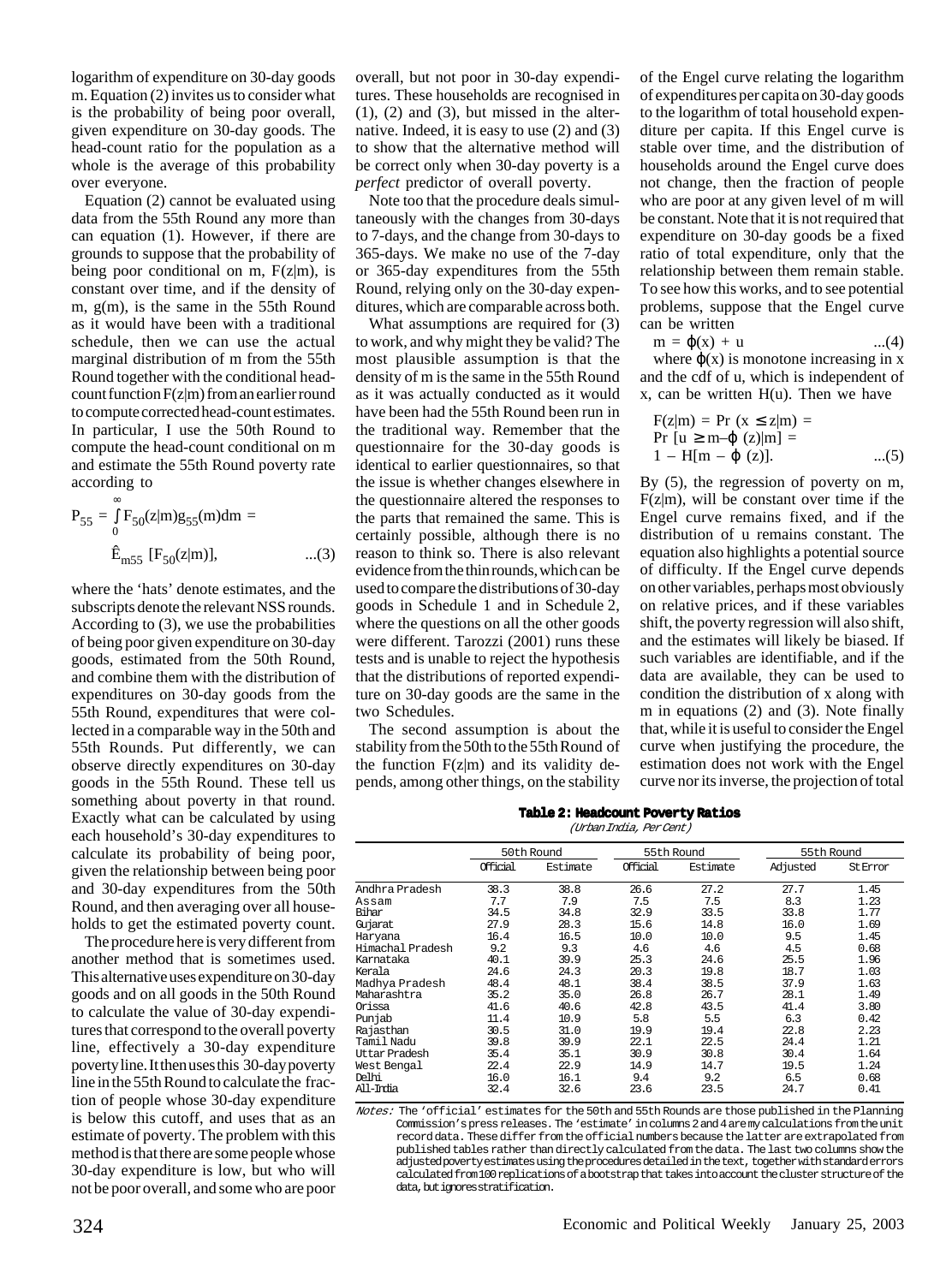#### **Figure: Figure: Distribution Distribution Distribution of Expenditures on 30-Day Goods in the 50th and 55th Rounds, and Probability of Being Poor Conditional Conditional on 30-Day Expenditures, Expenditures, Estimated from 50th Round**



expenditure on 30-day expenditure, but directly with the regression of poverty on 30-day expenditures through equation (3).

Once again, without the missing data from the 55th Round, there is no way of checking the validity of the assumption. But once again robustness can be checked by calculating the regression functions  $F(z|m)$  from the thin rounds – albeit less precisely than for the 50th Round – and the results inserted into (3) in place of the estimates from the 50th Round. I have done some experiments along these lines for the All India estimates shown below, and while there are some changes, they are well within the range of uncertainty given the standard errors.

#### **IV Empirical Methods, Results and Discussion**

I calculate the adjusted poverty estimates by direct application of equation (3). Using data from the 50th Round first, I calculate a dummy variable for each household indicating whether its members are poor or not, according to whether its household per capita expenditure is below the official poverty line for the 50th Round. When the calculations are for All-India, I use the All-India poverty line; when they are for a specific state, I use that states specific poverty line. All calculations are done separately for urban and rural sectors. I then use a locally weighted regression procedure, to locally regress the poverty dummy on the logarithm of 30-day expenditures. I do this at each point on a 50 point grid. These regressions are weighted by the NSS-supplied household inflation factors multiplied by household size so that everything is effectively done at the individual, not household, level.

 Turning to the 55th Round, I first deflate 30-day expenditures by the consumer price index implicit in the appropriate official poverty line. For example, the official poverty line for rural Bihar was 212.16 rupees in the 50th Round and 333.07 rupees in the 55th Round, so that the deflator for rural Bihar is 333.07 divided by 212.16. While it might be preferable to work with a price index for the 30-day goods, the real issue is the stability of the Engel curve with respect to changes in relative prices, which my preliminary calculations suggested was not too much of a problem. After deflation, I compute a kernel density estimate for the logarithm of deflated 30-day expenditures, using the same grid points as in the 50th Round regression. The corrected poverty estimate is then a weighted average of the 50th Round regression predictions using the estimated density as weights.

Before looking at the estimates, it is useful to consider the Figure. The Figure shows, for All-India rural, the two estimated densities for the logarithm of real per capita expenditure on 30-day goods in the 50th and 55th Rounds. These estimates, weighted and averaged over the population, give us our estimates of the poverty head-count ratio. The important point to note is the extent to which the density of 30-day goods has moved to the right from the 50th to the 55th Round. At all levels of the distribution, among the poor, the middle, and the best-off, there are more 30-day expenditures in 1999-2000 than

there were in 1993-94. It is this fact that drives the reduction in estimated poverty, and that makes it so unlikely that there has been no improvement in living standards. Expenditures on 30-day goods are translated into poverty estimates using the probability of being poor given expenditures on 30-day goods. This is shown as the solid line in the figure, falling from left to right. Among those with very low expenditures on 30-day goods, the probability of being poor is nearly one, but falls steadily the more 30-day expenditures there are. Again, these are probabilities; I am not assuming that there is any deterministic relationship between being poor and the amount of 30 day expenditures. The poverty head-count ratios reported below are calculated by weighting the density of 30-day purchases, in Figure 1 the dotted line, by the probability of being poor conditional on 30 day expenditure, the solid declining line.

Table 1 shows the results for rural India, and Table 2 for urban India. I have shown my own recalculation of the official headcount ratios along with the official estimates themselves. The two sets of estimates are slightly different, presumably because the official numbers are not calculated from the unit record data, but from interpolation using published tabulations of the size distribution of per capita expenditure. I present both sets of numbers because the adjusted estimates are calculated from the unit record data, and to demonstrate that the difference between the adjusted and official estimates does not come from my inability to reproduce the official counts. The penultimate column of the tables shows the adjusted head-count ratios, and the last column shows bootstrapped standard errors. These should be thought of as standard errors around the true poverty rates, not around the estimates that would have been produced by the 55th Round had it been run along traditional lines. Because I have allowed for the cluster structure of the data, but not the stratification, they are likely somewhat too large. Once again, note that these estimates have been updated for other factors and fully recalculated in Deaton and Drèze (2002).

The adjusted rural poverty estimates are somewhat higher than the official 30-day estimates. For all-India, the official estimate of 27.1 per cent is replaced by 30.2 per cent. Instead of there being a drop in rural poverty since 1993-94 of 10.2 percentage points, the adjusted figures show a reduction of only 7.0 percentage points, so that a little more than two-thirds of the official reduction appears to be real. Most of the states show a similar pattern, though